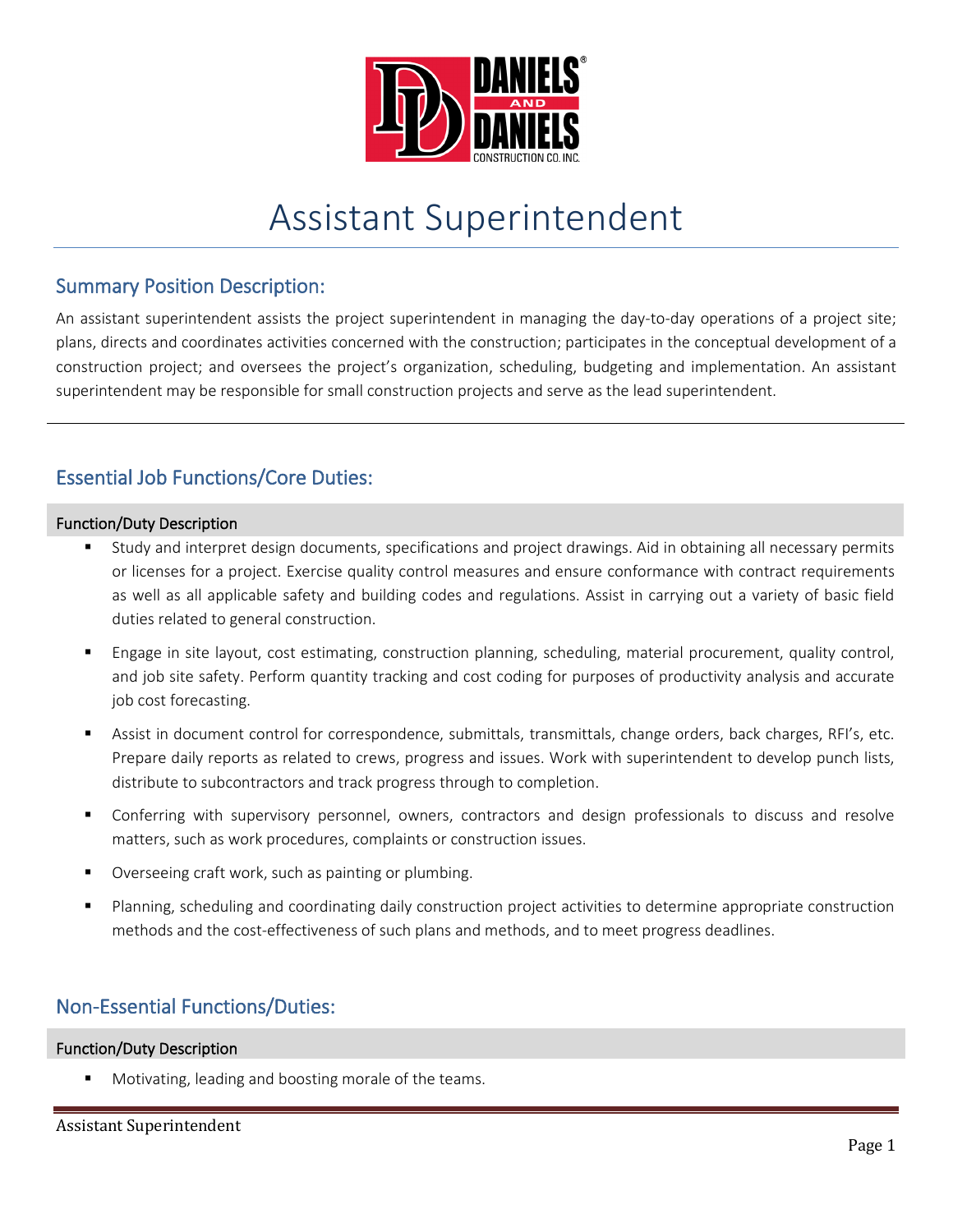- Clean or prepare construction sites to eliminate possible hazards.
- Control traffic passing near, in or around work areas.
- Additional duties to meet the demands of the Company.

### Competencies:

#### To perform the job successfully, an individual should demonstrate the following competencies:

- Problem Solving Identifies and resolves problems in a timely manner; Gathers and analyzes information skillfully; Develops alternative solutions; Works well in group problem solving situations; Uses reason even when dealing with emotional topics.
- Team Work Balances team and individual responsibilities; Exhibits objectivity and openness to others' views; Gives and welcomes feedback; Contributes to building a positive team spirit; Puts success of team above own interests; Able to build morale and group commitments to goals and objectives; Supports everyone's efforts to succeed; Recognizes accomplishments of other team members.
- Technical Skills Assesses own strengths and weaknesses; Pursues training and development opportunities; Strives to continuously build knowledge and skills; Shares expertise with others.
- Organizational Support Follows policies and procedures; Completes administrative tasks correctly and on time; supports organization's goals and values; Benefits organization through outside activities.
- Dependability Follows instructions, responds to management direction; Takes responsibility for own actions; Keeps commitments; Commits to long hours of work when necessary to reach goals; Completes tasks on time or notifies appropriate person with an alternate plan.
- Judgment Displays willingness to make decisions; Exhibits sound and accurate judgment; Supports and explains reasoning for decisions; Includes appropriate people in decision-making process; Makes timely decisions.
- Planning/Organizing Prioritizes and plans work activities; Uses time efficiently; Plans for additional resources; Sets goals and objectives; Organizes or schedules other people and their tasks; Develops realistic action plans.
- Managing People Includes staff in planning, decision-making, facilitating and process improvement; Takes responsibility for subordinates' activities; Makes self available to staff; Provides regular performance feedback; Develops subordinates' skills and encourages growth; Fosters quality focus in others; continually works to improve supervisory skills.

# Physical Job Requirements:

| <b>Physical Job Requirement Description</b> | $O^*$       | $F^*$ | $C^*$       | N/A |
|---------------------------------------------|-------------|-------|-------------|-----|
| Sitting                                     | $\bowtie$   |       |             |     |
| Standing                                    |             |       | $\boxtimes$ |     |
| Walking                                     |             |       | $\boxtimes$ |     |
| Driving (Automatic)                         | $\boxtimes$ |       |             |     |
| Driving (Standard)                          | $\bowtie$   |       |             |     |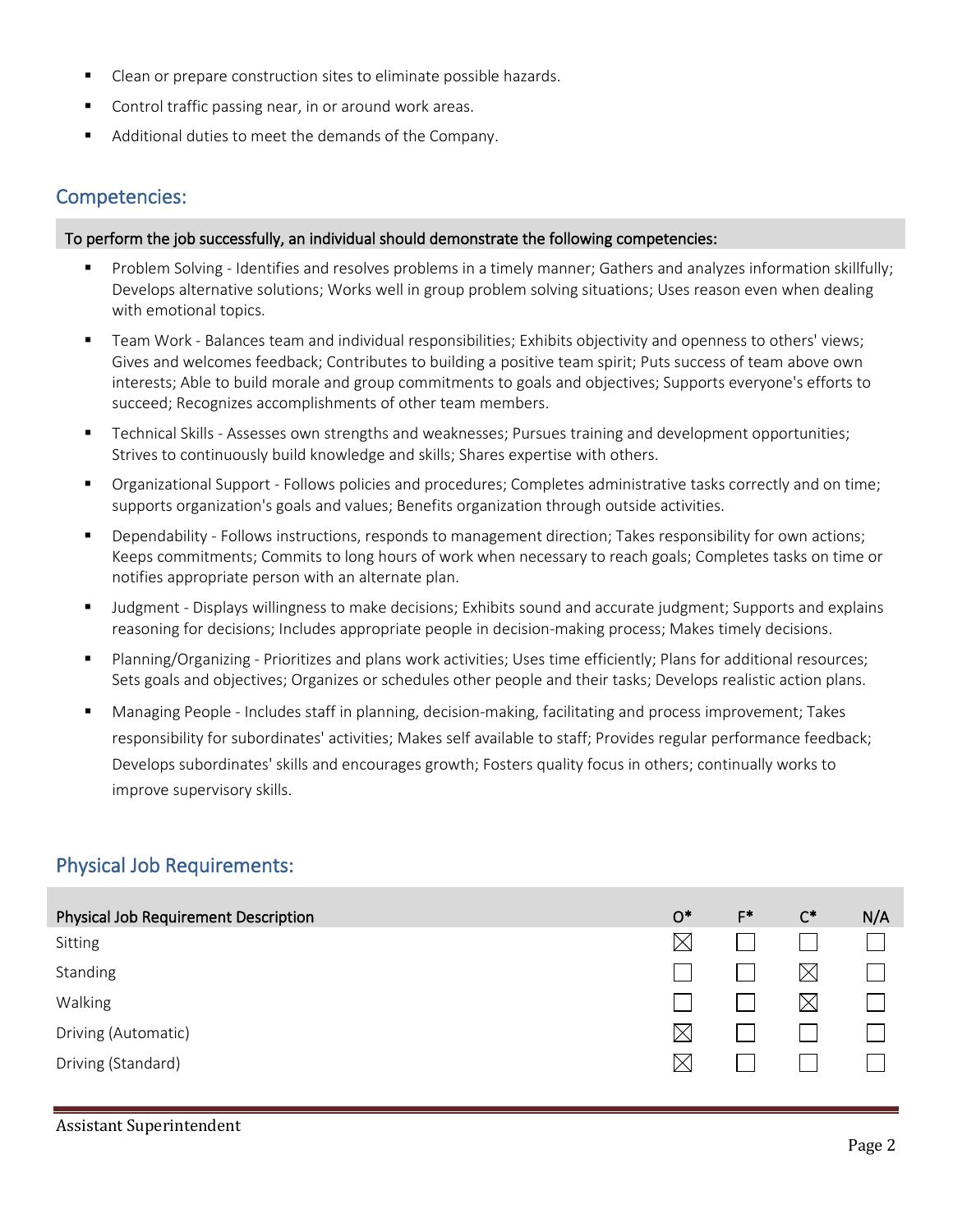| Physical Job Requirement Description                                                                                          | $O*$                     | $F^*$                       | $C^*$       | N/A         |
|-------------------------------------------------------------------------------------------------------------------------------|--------------------------|-----------------------------|-------------|-------------|
| Bending/Stooping/Kneeling/Squatting                                                                                           | $\boxtimes$              | $\mathcal{L}^{\text{max}}$  |             |             |
| Climbing (e.g., stairs, ladders, scaffolding, equipment)                                                                      | $\boxtimes$              | $\sim 10$                   |             |             |
| Reaching (outward or above the shoulder with hands/arms)                                                                      | $\boxtimes$              |                             |             |             |
| Crawling                                                                                                                      | $\boxtimes$              |                             |             |             |
| Balance                                                                                                                       | $\boxtimes$              |                             |             |             |
| Pushing/Pulling/Twisting                                                                                                      | $\boxtimes$              |                             |             |             |
| Lifting (usual amt. 100 lbs.)                                                                                                 | $\boxtimes$              | $\blacksquare$              |             |             |
| Carrying (usual amt. 100 lbs. for 5 ft.)                                                                                      | $\boxtimes$              | $\vert \ \ \vert$           |             |             |
| Typing                                                                                                                        |                          | $\times$                    |             |             |
| Grasping/Holding/Feeling (i.e. with hands or fingers)                                                                         |                          |                             | $\boxtimes$ |             |
| Requires repetitive movement.                                                                                                 |                          |                             |             | $\boxtimes$ |
| Talking                                                                                                                       |                          | $\overline{\phantom{0}}$    | $\boxtimes$ |             |
| Hearing/Listening                                                                                                             |                          | $\blacksquare$              | $\boxtimes$ |             |
| Tasting                                                                                                                       |                          | $\blacksquare$              |             | $\boxtimes$ |
| Smelling                                                                                                                      | $\boxtimes$              | $\blacksquare$              | $\sim$      |             |
| Seeing                                                                                                                        |                          | $\mathcal{L}_{\mathcal{A}}$ | $\boxtimes$ |             |
| Close Vision (clear vision at 20 inches or less)                                                                              |                          |                             | $\boxtimes$ |             |
| Distance Vision (clear vision at 20 feet or more)                                                                             |                          |                             | $\boxtimes$ |             |
| Color Vision (ability to identify/distinguish colors)                                                                         |                          | $\mathsf{L}$                | $\boxtimes$ |             |
| Peripheral Vision (ability to observe an area that can be seen up or down/left or right<br>while eyes are fixed on one point) | $\overline{\phantom{0}}$ | $\blacksquare$              | $\boxtimes$ |             |
| Depth Perception (ability to judge distances and spatial relationships)                                                       |                          |                             | $\boxtimes$ |             |
| Ability to Adjust Focus (ability to adjust eye to bring an object into sharp focus)                                           |                          |                             | $\boxtimes$ |             |

### $*$ O = Occasionally = 1-33% of time  $*$ F = Frequently = 34 -66% of time  $*$ C = Constantly = 67-100% of time (approximately)

# Environmental Job Requirements:

| <b>Environmental Job Requirement Description</b>                                                                                                                                  | Ο* | F* | $C^*$ | N/A |
|-----------------------------------------------------------------------------------------------------------------------------------------------------------------------------------|----|----|-------|-----|
| Operating Office Equipment (i.e. computer, laptop, telephone, facsimile, copier, PDA)                                                                                             |    |    |       |     |
| Operating basic carpentry hand tools, small/medium/large power tools, bench tools<br>(e.g., saw, drill grinder), concrete saw, chipper, sander, paving breaker and<br>jackhammer. |    |    |       |     |
| Requires the use of a body harness, fall protection equipment and common<br>protective or safety equipment, when necessary.                                                       |    |    |       |     |
| <b>Traveling</b>                                                                                                                                                                  |    |    |       |     |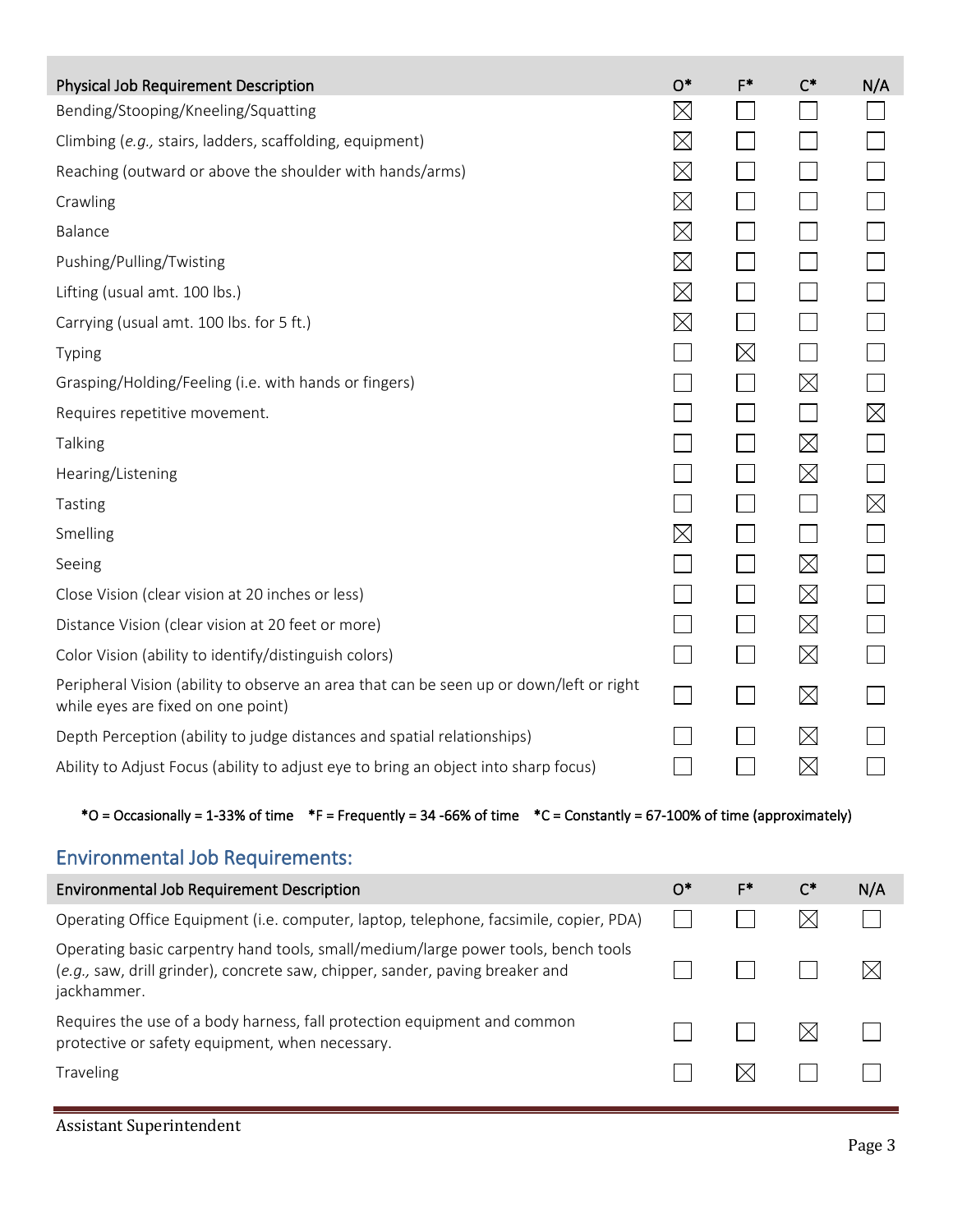| Communicating and working with Persons Inside the Organization ( <i>i.e. coworkers</i> ,<br>staff, etc.) |             |             | $\boxtimes$ |  |
|----------------------------------------------------------------------------------------------------------|-------------|-------------|-------------|--|
| Communicating with Persons Outside the Organization (i.e. customers, vendors, etc.)                      |             |             | $\boxtimes$ |  |
| Requires working outdoors with exposure to all weather conditions.                                       |             |             | $\boxtimes$ |  |
| Working at Heights up to 100 feet.                                                                       |             | $\boxtimes$ |             |  |
| Working at Depths down to 50 feet.                                                                       |             | $\boxtimes$ |             |  |
| Operating or Exposure to Heavy Machinery/Equipment                                                       | $\boxtimes$ |             |             |  |
| Exposure to Marked Changes in Temperature/Humidity                                                       |             | $\boxtimes$ |             |  |
| Exposure to Unpleasant Odors or Smells                                                                   | $\times$    |             |             |  |
| Exposure to Dust, Fumes, Gases, Chemicals                                                                |             | $\boxtimes$ |             |  |
| Exposure to Loud, Uncomfortable, or Distracting Noise – Constant or Intermittent                         |             | $\boxtimes$ |             |  |
| Working Overtime                                                                                         | $\boxtimes$ |             |             |  |
| Working a Temporary or Alternative Schedule or Shift                                                     | $\times$    |             |             |  |

\*O = Occasionally = 1-33% of time \*F = Frequently = 34 -66% of time \*C = Constantly = 67-100% of time (approximately)

# Experience/Qualifications/Skills:

| Required    | Experience/Qualification/Skill Description                                                                                                                                                                                                                                                                                                                                                                                                                                                                                                                                                                        | Preferred   |
|-------------|-------------------------------------------------------------------------------------------------------------------------------------------------------------------------------------------------------------------------------------------------------------------------------------------------------------------------------------------------------------------------------------------------------------------------------------------------------------------------------------------------------------------------------------------------------------------------------------------------------------------|-------------|
| $\boxtimes$ | Associates Degree or equivalent combination of education and experience                                                                                                                                                                                                                                                                                                                                                                                                                                                                                                                                           |             |
| $\boxtimes$ | Prior related experience and/or training.                                                                                                                                                                                                                                                                                                                                                                                                                                                                                                                                                                         |             |
| $\boxtimes$ | Knowledge of arithmetic, algebra, geometry, calculus, statistics and their relative applications.                                                                                                                                                                                                                                                                                                                                                                                                                                                                                                                 |             |
| $\boxtimes$ | Knowledge of and practical application experience with engineering science and technology<br>relative to the construction industry, including (i) knowledge of design techniques, tools and<br>principles involved in the production of technical plans, blueprints, drawings and models; (ii)<br>knowledge of raw materials, production processes, quality control, costs and other techniques<br>for maximizing the effective manufacture and distribution of products; and (iii) knowledge of<br>materials, methods and the tools involved in the construction or repair of buildings and other<br>structures. |             |
| $\boxtimes$ | Knowledge of and practical application experience with economic and accounting principles and<br>practices.                                                                                                                                                                                                                                                                                                                                                                                                                                                                                                       |             |
|             | Working knowledge of Primavera P6 scheduling software.                                                                                                                                                                                                                                                                                                                                                                                                                                                                                                                                                            | $\boxtimes$ |
| $\boxtimes$ | Knowledge of the relevant equipment, policies, procedures and strategies to promote effective<br>safety and security operations for the protection of people, property and information.                                                                                                                                                                                                                                                                                                                                                                                                                           |             |
| $\boxtimes$ | The ability to read, comprehend and write simple instructions, short correspondence and<br>memos to communicate effectively with coworkers.                                                                                                                                                                                                                                                                                                                                                                                                                                                                       |             |
| $\boxtimes$ | The ability to effectively present information verbally in one-on-one and small group situations<br>with coworkers.                                                                                                                                                                                                                                                                                                                                                                                                                                                                                               |             |
| $\times$    | The ability to understand and implement written or oral instructions from coworkers.                                                                                                                                                                                                                                                                                                                                                                                                                                                                                                                              |             |

Assistant Superintendent